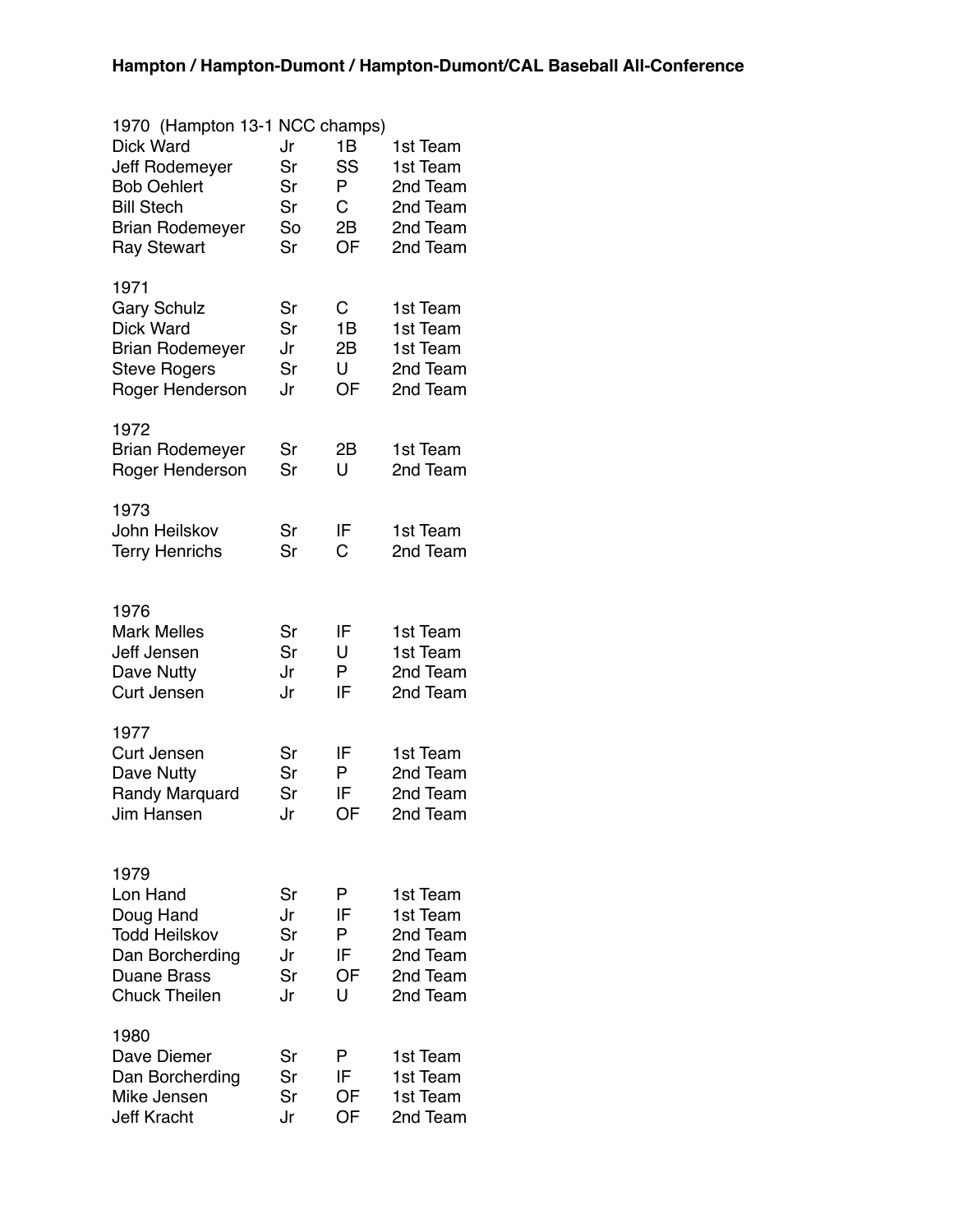| 1983<br>Pat Sietesma<br><b>Mike Stilson</b><br>Jerry Gray<br>Reggie Hovenga<br>David Badger<br>Jim Borcherding<br><b>Kevin Hand</b><br>Jim Grover                                               | Sr<br>Sr<br>So<br>Jr<br>Jr<br>Sr<br>Sr<br>Jr | IF<br>P<br>IF<br><b>OF</b><br>IF<br>IF<br>OF<br>P | 1st Team<br>2nd Team<br>2nd Team<br>2nd Team<br><b>Hon Mention</b><br><b>Hon Mention</b><br><b>Hon Mention</b><br><b>Hon Mention</b> |
|-------------------------------------------------------------------------------------------------------------------------------------------------------------------------------------------------|----------------------------------------------|---------------------------------------------------|--------------------------------------------------------------------------------------------------------------------------------------|
| 1986<br>Earl Whipple<br><b>Mike Anderson</b>                                                                                                                                                    | Sr<br>So                                     | IF.<br>OF                                         | 2nd Team<br>2nd Team                                                                                                                 |
| 1987<br>Mike Wolfe<br>Mike Andersen                                                                                                                                                             | Sr<br>Jr                                     | OF<br>OF                                          | 1st Team<br>2nd Team                                                                                                                 |
| 1988<br>Mike Andersen<br><b>Nick Birdsall</b><br><b>Shane Robertson</b><br>Matt Hill                                                                                                            | Sr<br>Jr<br>Sr<br>Jr                         | U<br>P<br>C<br>IF                                 | 1st Team<br>2nd Team<br><b>Hon Mention</b><br><b>Hon Mention</b>                                                                     |
| 1989 (now listed as Hampton-Dumont)<br><b>Cole Honeck</b><br>Matt Hill<br>Doug Shaver<br><b>Nick Birdsall</b><br><b>Troy Card</b><br><b>Mike Dombrowski</b><br><b>Keith Abbott</b><br>Dan Krull | Sr<br>Sr<br>Jr<br>Sr<br>Sr<br>Jr<br>Sr<br>Sr | IF<br>U<br>C<br>DH<br>P<br>IF<br>OF<br>U          | 1st Team<br>1st Team<br>2nd Team<br>2nd Team<br><b>Hon Mention</b><br><b>Hon Mention</b><br><b>Hon Mention</b><br><b>Hon Mention</b> |
| 1991<br>Jamey Basye<br>Jason Wedgbury<br><b>Steve Severs</b>                                                                                                                                    | Sr<br>Sr<br>Jr                               | IF<br>OF<br>P                                     | 1st Team (unanimous)<br>1st Team<br>2nd Team                                                                                         |
| 1994<br><b>Sheldon Card</b><br><b>Corey Ahrens</b><br><b>Tyler Heeren</b><br>Josh Peterson<br>Dustin Behn<br>Jason Widebour                                                                     | Sr<br>Sr<br>Sr<br>Jr<br>Jr<br>Jr             | P<br>OF<br>IF<br>P<br>OF<br>DН                    | 2nd Team<br>2nd Team<br><b>Hon Mention</b><br><b>Hon Mention</b><br><b>Hon Mention</b><br><b>Hon Mention</b>                         |
| 1995<br><b>Ryan Carroll</b>                                                                                                                                                                     | Sr                                           | IF                                                | 2nd Team                                                                                                                             |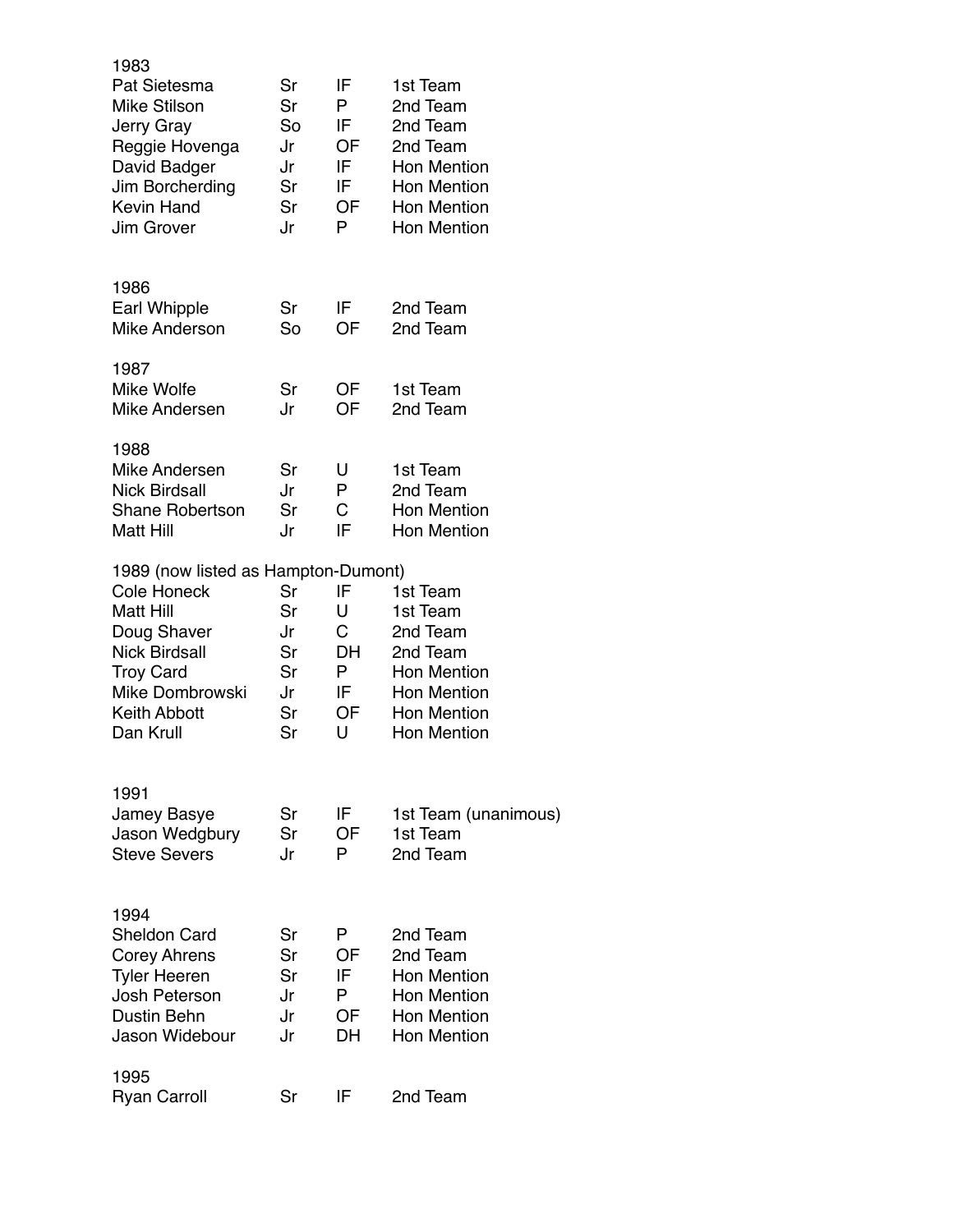| 1997<br><b>Tadd Jones</b><br><b>Cory Miller</b><br><b>James Halsne</b><br><b>Clint Burmester</b>                                                                                           | Jr<br>Sr<br>Jr<br>Jr                         | OF<br>OF<br>P<br>С                        | 1st Team<br>2nd Team<br>2nd Team<br><b>Hon Mention</b>                                                                       |
|--------------------------------------------------------------------------------------------------------------------------------------------------------------------------------------------|----------------------------------------------|-------------------------------------------|------------------------------------------------------------------------------------------------------------------------------|
| 1999<br><b>Brent Fridley</b><br><b>Travis Peters</b><br><b>Scott Patton</b>                                                                                                                | Sr<br>Sr<br>Sr                               | IF<br>OF<br>U                             | 1st Team<br>2nd Team<br><b>Hon Mention</b>                                                                                   |
| 2001<br><b>Brian Hanna</b><br>Ben Will<br>Josh Helmke<br><b>Nick Viet</b><br><b>Tyson Mollenbeck</b><br><b>T</b> Mollenbeck                                                                | Sr<br>Sr<br>So<br>So<br>Jr<br>Sr             | IF<br>OF<br>P<br>IF<br>U<br>U             | 1st Team<br>1st Team (unanimous)<br>2nd Team<br>2nd Team<br>2nd Team<br><b>Hon Mention</b>                                   |
| 2002<br><b>Jerad Silver</b><br><b>Michael Kuehner</b><br>Josh Helmke<br><b>Tyson Mollenbeck</b>                                                                                            | Sr<br>Sr<br>Jr<br>Sr                         | IF<br>OF<br>U<br>U                        | 2nd Team<br>2nd Team<br>2nd Team<br><b>Hon Mention</b>                                                                       |
| 2003<br>Josh Helmke<br><b>Ozzy DeGroote</b><br><b>Andrew Mollenbeck</b><br><b>Nick Viet</b><br>Chaz Kappenman<br><b>Thomas Kalousek</b>                                                    | Sr<br>So<br>Sr<br>Sr<br>So<br>Fr             | OF<br>C<br>IF<br>U<br>IF<br>U             | 1st Team<br>2nd Team<br>2nd Team<br>2nd Team<br><b>Hon Mention</b><br><b>Hon Mention</b>                                     |
| 2004<br><b>Adam Kohls</b><br>Ozzy DeGroote<br><b>Tyler Radcliffe</b><br>Chaz Kapperman<br><b>Tom Kalousek</b>                                                                              | Jr<br>Jr<br>Sr<br>Jr<br>So                   | P<br>С<br>IF<br>IF<br>P                   | 1st Team (unanimous)<br>2nd Team<br><b>Hon Mention</b><br><b>Hon Mention</b><br><b>Hon Mention</b>                           |
| 2005<br><b>Adam Kohls</b><br><b>Thomas Kalousek</b><br>Chaz Kapperman<br><b>Matt Davis</b><br><b>Ozzy DeGroote</b><br><b>Derrick Kline</b><br><b>Tyler Johnson</b><br><b>Michael Davis</b> | Sr<br>Jr<br>Sr<br>Sr<br>Sr<br>Jr<br>Sr<br>Jr | P<br>P<br>IF<br>OF<br>U<br>IF<br>OF<br>OF | 1st Team (unanimous)<br>1st Team<br>1st Team<br>1st Team<br>1st Team<br>2nd Team<br><b>Hon Mention</b><br><b>Hon Mention</b> |
| 2006<br><b>Thomas Kalousek</b><br><b>Derrick Kline</b><br>Alex Korth<br>Tanner Johansen                                                                                                    | Sr<br>Sr<br>Jr<br>Fr                         | P<br>С<br>IF/P<br>IF                      | 2nd Team<br>2nd Team<br><b>Hon Mention</b><br><b>Hon Mention</b>                                                             |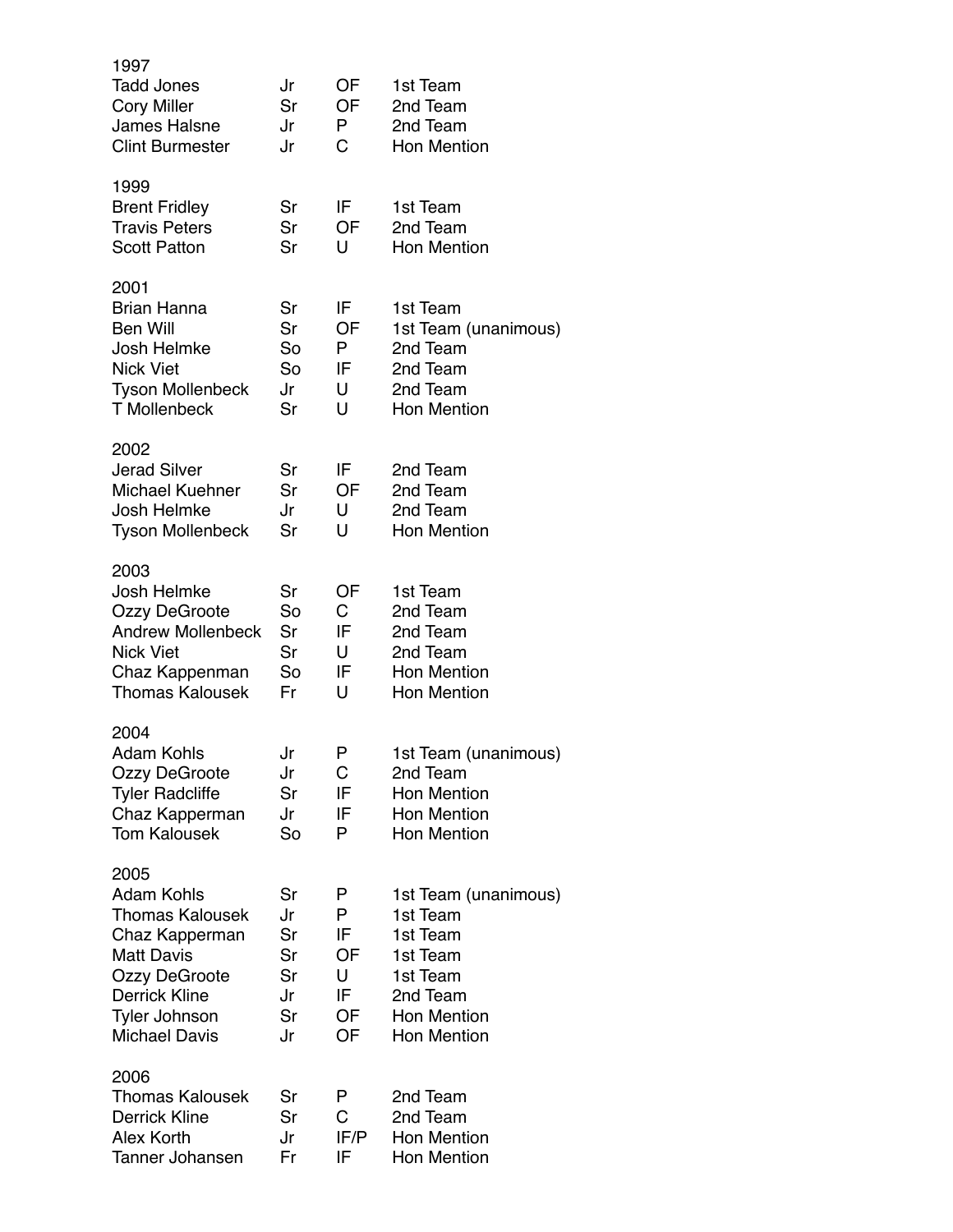| Jacob Place<br>Jeremy Jaacks<br><b>Justin VanWert</b><br>Alex Korth<br><b>Tanner Johansen</b>                                                                    | Jr<br>So<br>Sr<br>Sr<br>So             | IF<br>IF<br>OF<br>U          | 2007 (NCC dropped Hon Mention, began at-large 3rd Team)<br>1st Team<br>2nd Team<br>2nd Team<br>2nd Team<br>3rd Team |
|------------------------------------------------------------------------------------------------------------------------------------------------------------------|----------------------------------------|------------------------------|---------------------------------------------------------------------------------------------------------------------|
| 2008<br>Tanner Johnansen<br><b>Steven Grotzinger</b><br>Jeremy Jaacks<br>Slater Johansen<br><b>Ethan Viet</b>                                                    | Jr<br>So<br>Jr<br>Fr<br>So             | OF<br>P<br>IF<br>OF          | 1st Team<br>2nd Team<br>2nd Team<br>2nd Team<br>3rd Team                                                            |
| 2009<br><b>Steven Grotzinger</b><br><b>Ethan Viet</b><br>Jeremy Jaacks<br><b>Tanner Johansen</b>                                                                 | Jr<br>Jr<br>Sr<br>Sr                   | P<br>OF<br>IF                | 1st Team<br>1st Team<br>2nd Team<br>3rd Team                                                                        |
| 2010<br><b>Steven Grotzinger</b><br><b>Cody Prantner</b><br><b>Patrick Hansen</b><br>Gustavo Canseco<br>James Perez<br><b>Tyler Stewart</b><br><b>Ethan Viet</b> | Sr<br>So<br>Sr<br>Sr<br>So<br>Sr<br>Sr | P<br>P<br>C<br>IF<br>OF<br>P | 1st Team<br>1st Team<br>1st Team<br>1st Team<br>1st Team (unanimous)<br>2nd Team<br>3rd Team                        |
| 2011<br><b>James Perez</b><br><b>Cody Prantner</b><br><b>Tanner Brolsma</b>                                                                                      | Jr<br>Jr<br>Jr                         | OF<br>IF                     | 1st Team (unanimous)<br>2nd Team<br>3rd Team                                                                        |
| 2012<br><b>James Perez</b><br><b>Drew Anderson</b><br><b>Cody Prantner</b><br><b>Bailey Miller</b>                                                               | Sr<br>Sr<br>Sr<br>8                    | IF<br><b>OF</b><br>U/DH      | 1st Team<br>2nd Team<br>2nd Team<br>3rd Team                                                                        |
| 2013<br><b>Bailey Miller</b><br><b>Cole Miller</b>                                                                                                               | Fr<br>So                               | С                            | 2nd Team<br>3rd Team                                                                                                |
| 2014<br><b>Bailey Miller</b><br><b>Cole Miller</b><br><b>Charlie Flickinger</b><br><b>Brandon Westendorf</b><br><b>Trevor Eikenborg</b>                          | So<br>Jr<br>Jr<br>Jr<br>Jr             | С<br>IF<br>P<br>OF           | 1st Team<br>1st Team<br>2nd Team<br>2nd Team<br>3rd Team                                                            |